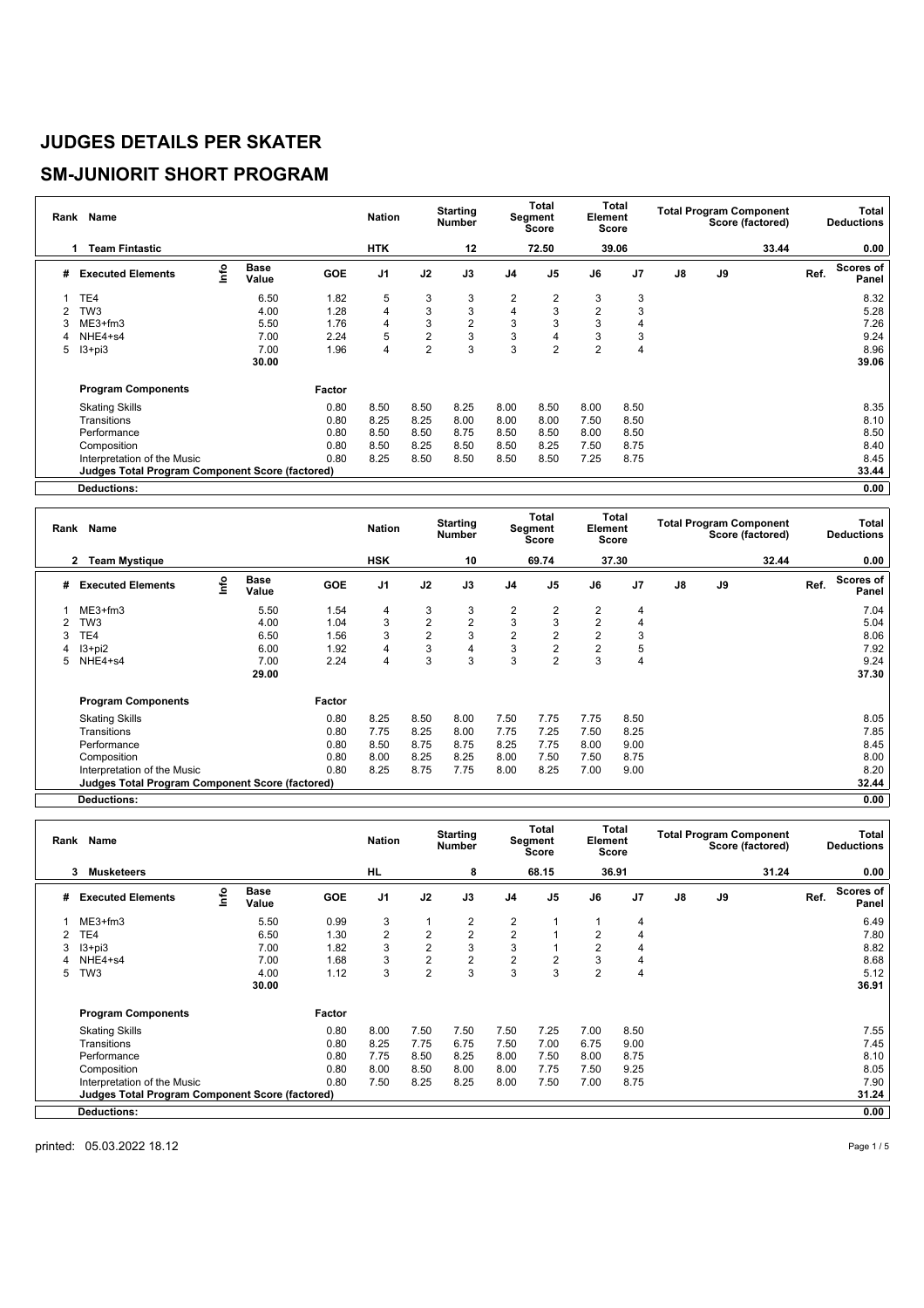#### **SM-JUNIORIT SHORT PROGRAM**

| Rank | Name                                            |      |                      |            | <b>Nation</b>           |                | <b>Starting</b><br>Number |                | Total<br>Segment<br><b>Score</b> | Element        | Total<br><b>Score</b> |    |    | <b>Total Program Component</b><br>Score (factored) |      | <b>Total</b><br><b>Deductions</b> |
|------|-------------------------------------------------|------|----------------------|------------|-------------------------|----------------|---------------------------|----------------|----------------------------------|----------------|-----------------------|----|----|----------------------------------------------------|------|-----------------------------------|
|      | <b>Valley Bay Synchro</b><br>4                  |      |                      |            | EsJt                    |                | 7                         |                | 64.68                            |                | 34.56                 |    |    | 30.12                                              |      | 0.00                              |
| #    | <b>Executed Elements</b>                        | lnfo | <b>Base</b><br>Value | <b>GOE</b> | J <sub>1</sub>          | J2             | J3                        | J <sub>4</sub> | J <sub>5</sub>                   | J6             | J <sub>7</sub>        | J8 | J9 |                                                    | Ref. | Scores of<br>Panel                |
|      | TE4                                             |      | 6.50                 | 1.30       | 2                       | 2              | 2                         | 2              | 2                                | 2              | 3                     |    |    |                                                    |      | 7.80                              |
|      | $ME3+fm2$                                       |      | 4.50                 | 1.08       | $\overline{c}$          | $\overline{2}$ | 3                         | 3              | $\overline{2}$                   | $\overline{2}$ | 3                     |    |    |                                                    |      | 5.58                              |
| 3    | $13 + pi3$                                      |      | 7.00                 | 1.12       | 0                       |                | $\overline{2}$            | $\overline{2}$ | $\overline{2}$                   |                | $\overline{2}$        |    |    |                                                    |      | 8.12                              |
|      | TW <sub>3</sub>                                 |      | 4.00                 | 0.80       | $\overline{\mathbf{c}}$ | $\overline{2}$ | $\overline{2}$            | $\overline{2}$ | $\overline{2}$                   | $\overline{2}$ | 4                     |    |    |                                                    |      | 4.80                              |
| 5    | NHE4+s4                                         |      | 7.00                 | 1.26       | $\overline{2}$          | $\overline{2}$ | $\Omega$                  | $\overline{2}$ | $\overline{2}$                   |                | 3                     |    |    |                                                    |      | 8.26                              |
|      |                                                 |      | 29.00                |            |                         |                |                           |                |                                  |                |                       |    |    |                                                    |      | 34.56                             |
|      | <b>Program Components</b>                       |      |                      | Factor     |                         |                |                           |                |                                  |                |                       |    |    |                                                    |      |                                   |
|      | <b>Skating Skills</b>                           |      |                      | 0.80       | 6.50                    | 7.50           | 7.00                      | 7.00           | 7.25                             | 7.00           | 8.00                  |    |    |                                                    |      | 7.15                              |
|      | <b>Transitions</b>                              |      |                      | 0.80       | 6.50                    | 7.75           | 7.50                      | 7.50           | 7.50                             | 7.75           | 8.00                  |    |    |                                                    |      | 7.60                              |
|      | Performance                                     |      |                      | 0.80       | 6.50                    | 8.00           | 7.50                      | 7.50           | 7.75                             | 7.50           | 8.00                  |    |    |                                                    |      | 7.65                              |
|      | Composition                                     |      |                      | 0.80       | 7.25                    | 8.00           | 7.75                      | 7.75           | 7.50                             | 8.00           | 8.00                  |    |    |                                                    |      | 7.80                              |
|      | Interpretation of the Music                     |      |                      | 0.80       | 6.75                    | 7.50           | 7.00                      | 7.75           | 7.50                             | 7.50           | 8.00                  |    |    |                                                    |      | 7.45                              |
|      | Judges Total Program Component Score (factored) |      |                      |            |                         |                |                           |                |                                  |                |                       |    |    |                                                    |      | 30.12                             |
|      | <b>Deductions:</b>                              |      |                      |            |                         |                |                           |                |                                  |                |                       |    |    |                                                    |      | 0.00                              |

| Rank | Name                                            |    |               |            | <b>Nation</b>  |                | <b>Starting</b><br><b>Number</b> |                | Total<br>Segment<br><b>Score</b> | Element        | Total<br>Score |               |    | <b>Total Program Component</b><br>Score (factored) |      | Total<br><b>Deductions</b> |
|------|-------------------------------------------------|----|---------------|------------|----------------|----------------|----------------------------------|----------------|----------------------------------|----------------|----------------|---------------|----|----------------------------------------------------|------|----------------------------|
|      | <b>Dream Edges Junior</b><br>5.                 |    |               |            | Kaari          |                | 9                                |                | 57.23                            |                | 31.91          |               |    | 28.32                                              |      | $-3.00$                    |
| #    | <b>Executed Elements</b>                        | ۴o | Base<br>Value | <b>GOE</b> | J <sub>1</sub> | J2             | J3                               | J4             | J <sub>5</sub>                   | J6             | J7             | $\mathsf{J}8$ | J9 |                                                    | Ref. | <b>Scores of</b><br>Panel  |
|      | TE3                                             |    | 5.50          | 0.66       | $-1$           |                |                                  | 2              |                                  | $\overline{2}$ |                |               |    |                                                    |      | 6.16                       |
|      | TW3                                             | F  | 4.00          | $-0.48$    | $-2$           | $-2$           | $-1$                             | 0              | -2                               | $-1$           | 0              |               |    |                                                    |      | 3.52                       |
| 3    | NHE4+s4                                         |    | 7.00          | 1.40       | 2              | $\overline{2}$ |                                  | $\overline{2}$ | 2                                | 2              | 3              |               |    |                                                    |      | 8.40                       |
|      | $13 + pi3$                                      |    | 7.00          | 2.10       | 4              | $\overline{2}$ | 3                                | 3              | $\overline{2}$                   | 3              | 4              |               |    |                                                    |      | 9.10                       |
|      | 5 ME3+fm3                                       |    | 5.50          | $-0.77$    | 0              | $-2$           | $-2$                             | $-2$           | $-2$                             | $-1$           | 0              |               |    |                                                    |      | 4.73                       |
|      |                                                 |    | 29.00         |            |                |                |                                  |                |                                  |                |                |               |    |                                                    |      | 31.91                      |
|      | <b>Program Components</b>                       |    |               | Factor     |                |                |                                  |                |                                  |                |                |               |    |                                                    |      |                            |
|      | <b>Skating Skills</b>                           |    |               | 0.80       | 6.25           | 7.00           | 6.50                             | 7.25           | 6.75                             | 6.75           | 7.75           |               |    |                                                    |      | 6.85                       |
|      | Transitions                                     |    |               | 0.80       | 5.75           | 7.25           | 7.25                             | 7.75           | 7.25                             | 6.25           | 7.75           |               |    |                                                    |      | 7.15                       |
|      | Performance                                     |    |               | 0.80       | 5.50           | 6.50           | 6.25                             | 6.75           | 6.50                             | 6.50           | 7.50           |               |    |                                                    |      | 6.50                       |
|      | Composition                                     |    |               | 0.80       | 7.50           | 7.75           | 7.75                             | 7.75           | 7.50                             | 7.00           | 8.00           |               |    |                                                    |      | 7.65                       |
|      | Interpretation of the Music                     |    |               | 0.80       | 5.50           | 7.25           | 7.00                             | 7.50           | 7.25                             | 7.25           | 7.50           |               |    |                                                    |      | 7.25                       |
|      | Judges Total Program Component Score (factored) |    |               |            |                |                |                                  |                |                                  |                |                |               |    |                                                    |      | 28.32                      |
|      | <b>Deductions:</b><br>Falls                     |    |               | $-3.00$    | (3)            |                |                                  |                |                                  |                |                |               |    |                                                    |      | $-3.00$                    |

 $F$  Fall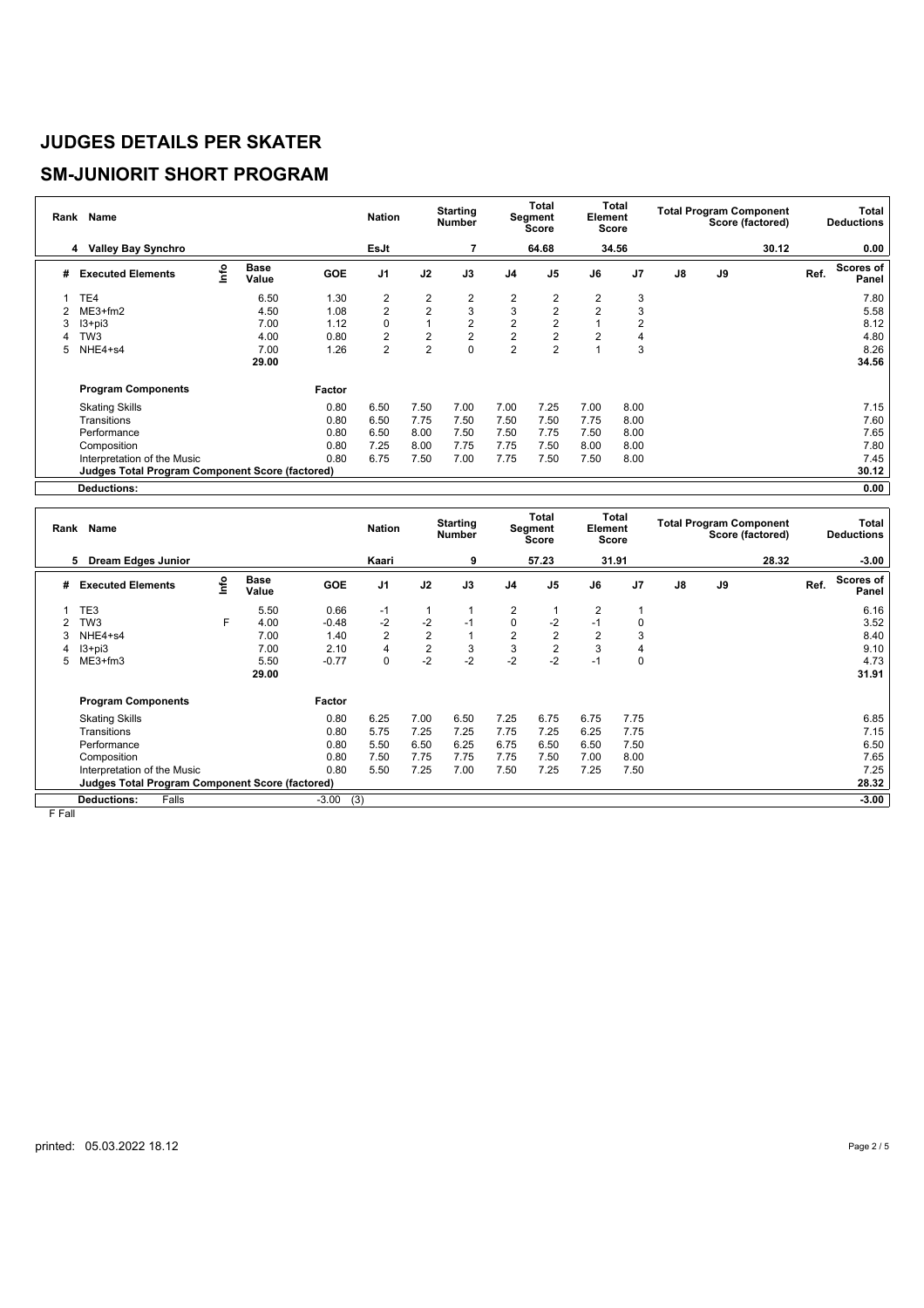#### **SM-JUNIORIT SHORT PROGRAM**

|   | Rank Name                                              |      |                      |            | <b>Nation</b>  |              | <b>Starting</b><br><b>Number</b> |                | <b>Total</b><br>Segment<br>Score | Element  | Total<br><b>Score</b> |               |    | <b>Total Program Component</b><br>Score (factored) |      | <b>Total</b><br><b>Deductions</b> |
|---|--------------------------------------------------------|------|----------------------|------------|----------------|--------------|----------------------------------|----------------|----------------------------------|----------|-----------------------|---------------|----|----------------------------------------------------|------|-----------------------------------|
|   | 6 Ice Steps                                            |      |                      |            | <b>EVT</b>     |              | 11                               |                | 54.88                            |          | 29.04                 |               |    | 25.84                                              |      | 0.00                              |
| # | <b>Executed Elements</b>                               | Info | <b>Base</b><br>Value | GOE        | J <sub>1</sub> | J2           | J3                               | J <sub>4</sub> | J <sub>5</sub>                   | J6       | J <sub>7</sub>        | $\mathsf{J}8$ | J9 |                                                    | Ref. | Scores of<br>Panel                |
|   | NHE4+s3                                                |      | 6.00                 | 0.84       | 3              | 1            | 2                                |                |                                  |          | 2                     |               |    |                                                    |      | 6.84                              |
|   | $13+pi2$                                               |      | 6.00                 | 0.48       | 1              | $-1$         | $\overline{2}$                   |                |                                  |          | 0                     |               |    |                                                    |      | 6.48                              |
| 3 | TE3                                                    |      | 5.50                 | $-0.11$    | 1              | $\mathbf 0$  | 0                                | 0              | $-1$                             | $-1$     | 0                     |               |    |                                                    |      | 5.39                              |
| 4 | TW <sub>3</sub>                                        |      | 4.00                 | 0.72       | 3              | $\mathbf{1}$ | 2                                | $\sqrt{2}$     | $\overline{2}$                   |          | 2                     |               |    |                                                    |      | 4.72                              |
| 5 | ME3+fm3                                                |      | 5.50                 | 0.11       | $\overline{2}$ | $\mathbf 0$  | $\mathbf 0$                      | $\mathbf 0$    | $\Omega$                         | $\Omega$ |                       |               |    |                                                    |      | 5.61                              |
|   |                                                        |      | 27.00                |            |                |              |                                  |                |                                  |          |                       |               |    |                                                    |      | 29.04                             |
|   | <b>Program Components</b>                              |      |                      | Factor     |                |              |                                  |                |                                  |          |                       |               |    |                                                    |      |                                   |
|   | <b>Skating Skills</b>                                  |      |                      | 0.80       | 7.75           | 6.75         | 6.50                             | 5.75           | 6.50                             | 5.75     | 6.25                  |               |    |                                                    |      | 6.35                              |
|   | Transitions                                            |      |                      | 0.80       | 7.50           | 6.75         | 6.50                             | 5.50           | 6.25                             | 5.00     | 6.50                  |               |    |                                                    |      | 6.30                              |
|   | Performance                                            |      |                      | 0.80       | 7.75           | 6.50         | 6.75                             | 6.00           | 6.75                             | 6.25     | 6.75                  |               |    |                                                    |      | 6.60                              |
|   | Composition                                            |      |                      | 0.80       | 7.50           | 7.00         | 6.50                             | 6.00           | 6.25                             | 6.50     | 6.75                  |               |    |                                                    |      | 6.60                              |
|   | Interpretation of the Music                            |      |                      | 0.80       | 7.50           | 6.50         | 6.50                             | 5.75           | 6.50                             | 6.00     | 6.75                  |               |    |                                                    |      | 6.45                              |
|   | <b>Judges Total Program Component Score (factored)</b> |      |                      |            |                |              |                                  |                |                                  |          |                       |               |    |                                                    |      | 25.84                             |
|   | <b>Deductions:</b>                                     |      |                      |            |                |              |                                  |                |                                  |          |                       |               |    |                                                    |      | 0.00                              |
|   | Separations in excess                                  |      |                      | $(1$ of 8) |                |              |                                  |                |                                  |          |                       |               |    |                                                    |      |                                   |

| Rank | Name                                                   |      |                      |            | <b>Nation</b>  |              | <b>Starting</b><br><b>Number</b> |                | Total<br>Segment<br><b>Score</b> | Element | <b>Total</b><br>Score |               | <b>Total Program Component</b><br>Score (factored) | Total<br><b>Deductions</b> |
|------|--------------------------------------------------------|------|----------------------|------------|----------------|--------------|----------------------------------|----------------|----------------------------------|---------|-----------------------|---------------|----------------------------------------------------|----------------------------|
|      | <b>Reflections</b><br>7                                |      |                      |            | <b>ETK</b>     |              | 5                                |                | 53.59                            |         | 29.79                 |               | 23.80                                              | 0.00                       |
| #    | <b>Executed Elements</b>                               | Info | <b>Base</b><br>Value | <b>GOE</b> | J <sub>1</sub> | J2           | J3                               | J4             | J <sub>5</sub>                   | J6      | J7                    | $\mathsf{J}8$ | J9                                                 | Scores of<br>Ref.<br>Panel |
|      | $13 + pi2$                                             |      | 6.00                 | 0.96       | 2              | 1            | 2                                | 2              | $\mathbf 0$                      |         | 3                     |               |                                                    | 6.96                       |
|      | NHE4+s4                                                |      | 7.00                 | 0.56       |                | 0            |                                  | $\overline{2}$ | $-1$                             |         |                       |               |                                                    | 7.56                       |
|      | $ME3+fm2$                                              |      | 4.50                 | 0.45       |                | 1            | $\overline{2}$                   |                |                                  |         |                       |               |                                                    | 4.95                       |
|      | TE3                                                    |      | 5.50                 | 0.66       | 2              | $\mathbf{1}$ | $\overline{2}$                   |                | $\Omega$                         |         |                       |               |                                                    | 6.16                       |
| 5    | TW <sub>3</sub>                                        |      | 4.00                 | 0.16       |                | 0            |                                  |                | $-1$                             | $-1$    | $\overline{2}$        |               |                                                    | 4.16                       |
|      |                                                        |      | 27.00                |            |                |              |                                  |                |                                  |         |                       |               |                                                    | 29.79                      |
|      | <b>Program Components</b>                              |      |                      | Factor     |                |              |                                  |                |                                  |         |                       |               |                                                    |                            |
|      | <b>Skating Skills</b>                                  |      |                      | 0.80       | 6.25           | 6.25         | 6.50                             | 5.75           | 5.25                             | 5.50    | 6.00                  |               |                                                    | 5.95                       |
|      | Transitions                                            |      |                      | 0.80       | 6.00           | 6.25         | 6.75                             | 6.25           | 5.00                             | 6.00    | 6.00                  |               |                                                    | 6.10                       |
|      | Performance                                            |      |                      | 0.80       | 6.25           | 6.25         | 6.75                             | 6.25           | 5.00                             | 5.75    | 5.75                  |               |                                                    | 6.05                       |
|      | Composition                                            |      |                      | 0.80       | 6.00           | 6.00         | 7.00                             | 6.50           | 5.25                             | 5.50    | 6.00                  |               |                                                    | 6.00                       |
|      | Interpretation of the Music                            |      |                      | 0.80       | 5.50           | 5.75         | 6.75                             | 6.50           | 4.75                             | 5.00    | 5.50                  |               |                                                    | 5.65                       |
|      | <b>Judges Total Program Component Score (factored)</b> |      |                      |            |                |              |                                  |                |                                  |         |                       |               |                                                    | 23.80                      |
|      | <b>Deductions:</b>                                     |      |                      |            |                |              |                                  |                |                                  |         |                       |               |                                                    | 0.00                       |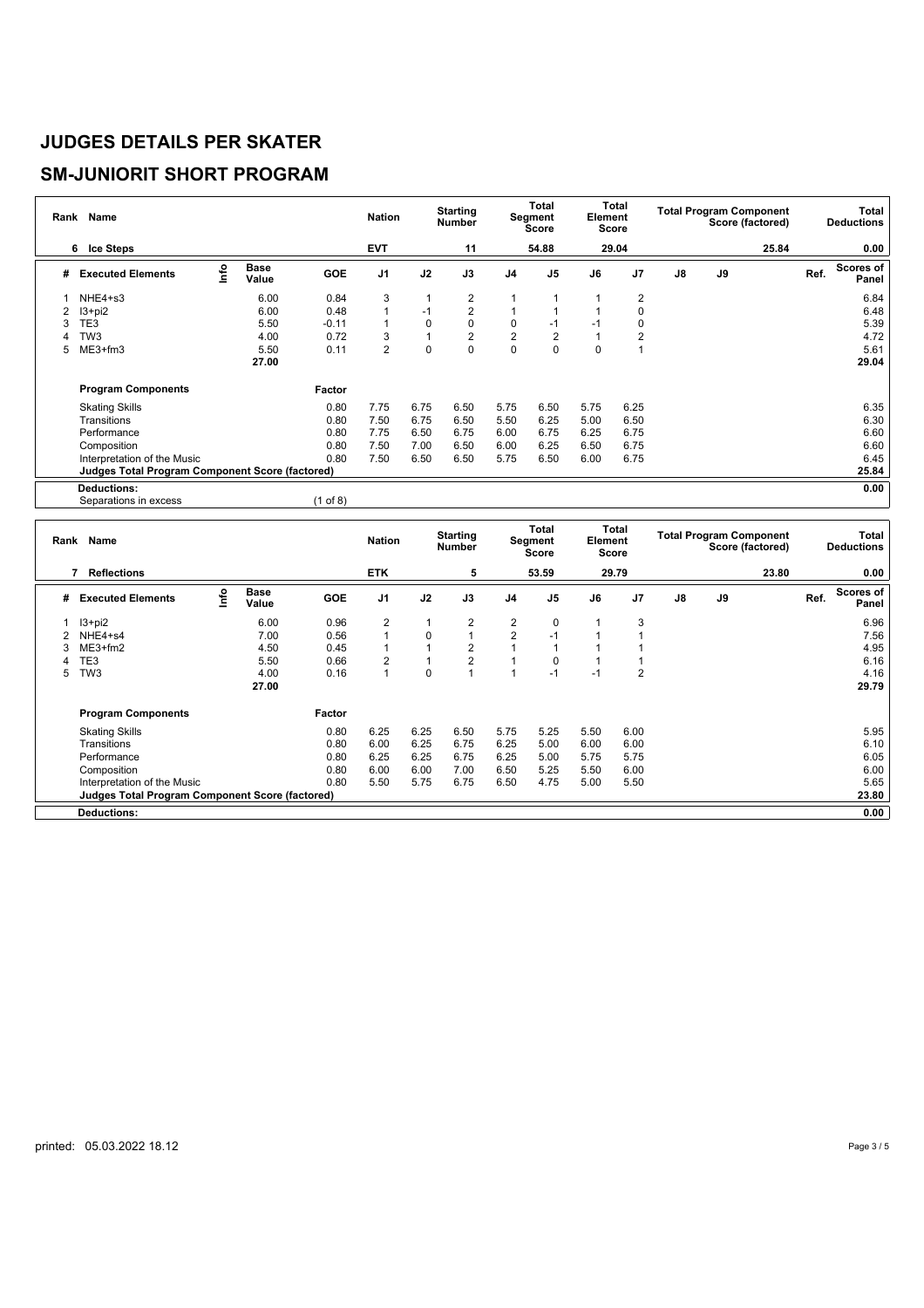### **SM-JUNIORIT SHORT PROGRAM**

| Rank | Name                                                   |      |                      |            | <b>Nation</b>  |                | <b>Starting</b><br><b>Number</b> |                | Total<br>Segment<br>Score | Element  | Total<br>Score |    |    | <b>Total Program Component</b><br>Score (factored) |      | Total<br><b>Deductions</b> |
|------|--------------------------------------------------------|------|----------------------|------------|----------------|----------------|----------------------------------|----------------|---------------------------|----------|----------------|----|----|----------------------------------------------------|------|----------------------------|
|      | <b>FireBlades</b><br>8                                 |      |                      |            | <b>TapTL</b>   |                | $\mathbf{2}$                     |                | 53.09                     |          | 30.09          |    |    | 23.00                                              |      | 0.00                       |
| #    | <b>Executed Elements</b>                               | lnfo | <b>Base</b><br>Value | <b>GOE</b> | J <sub>1</sub> | J2             | J3                               | J <sub>4</sub> | J <sub>5</sub>            | J6       | J <sub>7</sub> | J8 | J9 |                                                    | Ref. | <b>Scores of</b><br>Panel  |
|      | TE4                                                    |      | 6.50                 | 0.00       | -1             | 1              | 0                                | 0              | -1                        | 0        |                |    |    |                                                    |      | 6.50                       |
|      | TW <sub>3</sub>                                        |      | 4.00                 | 0.64       | $\overline{2}$ | $\overline{2}$ |                                  | $\overline{2}$ | $-1$                      |          | $\overline{2}$ |    |    |                                                    |      | 4.64                       |
| 3    | NHE4+s3                                                |      | 6.00                 | $-0.12$    | $-1$           | $-1$           | 0                                |                | 0                         | $\Omega$ | $\Omega$       |    |    |                                                    |      | 5.88                       |
| 4    | $13 + pi3$                                             |      | 7.00                 | 1.12       | 2              | 1              | 2                                | 2              |                           |          | $\overline{2}$ |    |    |                                                    |      | 8.12                       |
| 5    | $ME3+fm2$                                              |      | 4.50                 | 0.45       | 1              |                |                                  | $\overline{2}$ |                           | 0        |                |    |    |                                                    |      | 4.95                       |
|      |                                                        |      | 28.00                |            |                |                |                                  |                |                           |          |                |    |    |                                                    |      | 30.09                      |
|      | <b>Program Components</b>                              |      |                      | Factor     |                |                |                                  |                |                           |          |                |    |    |                                                    |      |                            |
|      | <b>Skating Skills</b>                                  |      |                      | 0.80       | 5.25           | 5.50           | 5.50                             | 5.00           | 5.00                      | 5.50     | 5.75           |    |    |                                                    |      | 5.35                       |
|      | Transitions                                            |      |                      | 0.80       | 6.25           | 6.25           | 6.50                             | 6.00           | 5.50                      | 6.00     | 5.75           |    |    |                                                    |      | 6.05                       |
|      | Performance                                            |      |                      | 0.80       | 5.50           | 5.50           | 6.00                             | 5.75           | 5.50                      | 5.25     | 5.50           |    |    |                                                    |      | 5.55                       |
|      | Composition                                            |      |                      | 0.80       | 6.75           | 6.25           | 6.25                             | 6.25           | 5.50                      | 6.00     | 6.00           |    |    |                                                    |      | 6.15                       |
|      | Interpretation of the Music                            |      |                      | 0.80       | 5.75           | 5.75           | 5.75                             | 6.25           | 5.25                      | 5.50     | 5.50           |    |    |                                                    |      | 5.65                       |
|      | <b>Judges Total Program Component Score (factored)</b> |      |                      |            |                |                |                                  |                |                           |          |                |    |    |                                                    |      | 23.00                      |
|      | Deductions:                                            |      |                      |            |                |                |                                  |                |                           |          |                |    |    |                                                    |      | 0.00                       |

| Rank | Name                                                   |     |                      |            | <b>Nation</b>  |             | <b>Starting</b><br><b>Number</b> |                | Total<br>Segment<br>Score | Element | Total<br>Score |            | <b>Total Program Component</b><br>Score (factored) | Total<br><b>Deductions</b> |
|------|--------------------------------------------------------|-----|----------------------|------------|----------------|-------------|----------------------------------|----------------|---------------------------|---------|----------------|------------|----------------------------------------------------|----------------------------|
|      | Ice Infinity<br>9                                      |     |                      |            | TTK            |             | 4                                |                | 50.74                     |         | 27.58          |            | 23.16                                              | 0.00                       |
| #    | <b>Executed Elements</b>                               | r۴o | <b>Base</b><br>Value | <b>GOE</b> | J <sub>1</sub> | J2          | J3                               | J <sub>4</sub> | J <sub>5</sub>            | J6      | J7             | ${\sf J8}$ | J9                                                 | Scores of<br>Ref.<br>Panel |
|      | $ME3+fm2$                                              |     | 4.50                 | 0.63       | $\overline{2}$ |             | $\overline{2}$                   | $\overline{2}$ |                           |         |                |            |                                                    | 5.13                       |
| 2    | TE4                                                    |     | 6.50                 | 0.26       |                | $-1$        | 1                                | 0              | $\mathbf 0$               | 0       |                |            |                                                    | 6.76                       |
| 3    | TW <sub>3</sub>                                        |     | 4.00                 | 0.56       | $\overline{2}$ |             |                                  | $\overline{2}$ |                           |         | $\overline{2}$ |            |                                                    | 4.56                       |
|      | NHE3+s2                                                |     | 4.50                 | 0.27       |                | $\mathbf 0$ |                                  |                |                           |         | 0              |            |                                                    | 4.77                       |
| 5    | $12+pi3$                                               |     | 6.00                 | 0.36       | $\overline{2}$ | $-1$        | 1                                |                |                           |         | $-1$           |            |                                                    | 6.36                       |
|      |                                                        |     | 25.50                |            |                |             |                                  |                |                           |         |                |            |                                                    | 27.58                      |
|      | <b>Program Components</b>                              |     |                      | Factor     |                |             |                                  |                |                           |         |                |            |                                                    |                            |
|      | <b>Skating Skills</b>                                  |     |                      | 0.80       | 6.25           | 5.75        | 6.00                             | 5.00           | 5.50                      | 5.25    | 5.00           |            |                                                    | 5.50                       |
|      | Transitions                                            |     |                      | 0.80       | 6.50           | 5.75        | 5.75                             | 5.50           | 5.25                      | 5.00    | 5.50           |            |                                                    | 5.55                       |
|      | Performance                                            |     |                      | 0.80       | 6.50           | 6.00        | 6.50                             | 5.75           | 5.75                      | 5.50    | 5.75           |            |                                                    | 5.95                       |
|      | Composition                                            |     |                      | 0.80       | 6.75           | 6.25        | 6.25                             | 6.00           | 5.75                      | 5.25    | 5.75           |            |                                                    | 6.00                       |
|      | Interpretation of the Music                            |     |                      | 0.80       | 6.25           | 6.00        | 6.00                             | 6.00           | 6.00                      | 5.50    | 5.75           |            |                                                    | 5.95                       |
|      | <b>Judges Total Program Component Score (factored)</b> |     |                      |            |                |             |                                  |                |                           |         |                |            |                                                    | 23.16                      |
|      | <b>Deductions:</b>                                     |     |                      |            |                |             |                                  |                |                           |         |                |            |                                                    | 0.00                       |

| Rank | Name                                                   |      |                      |            | <b>Nation</b>  |      | <b>Starting</b><br>Number |                | Total<br><b>Segment</b><br>Score | Element | Total<br>Score |    | <b>Total Program Component</b><br>Score (factored) |      | Total<br><b>Deductions</b> |
|------|--------------------------------------------------------|------|----------------------|------------|----------------|------|---------------------------|----------------|----------------------------------|---------|----------------|----|----------------------------------------------------|------|----------------------------|
| 10   | <b>Sun City Swing</b>                                  |      |                      |            | <b>VG-62</b>   |      |                           |                | 48.50                            |         | 27.30          |    | 21.20                                              |      | 0.00                       |
| #    | <b>Executed Elements</b>                               | ١nf٥ | <b>Base</b><br>Value | <b>GOE</b> | J <sub>1</sub> | J2   | J3                        | J <sub>4</sub> | J <sub>5</sub>                   | J6      | J <sub>7</sub> | J8 | J9                                                 | Ref. | <b>Scores of</b><br>Panel  |
|      | $13 + pi3$                                             |      | 7.00                 | 0.28       | $-1$           | 0    |                           |                | 0                                |         | 0              |    |                                                    |      | 7.28                       |
|      | NHE3+s4                                                |      | 6.50                 | 0.26       | 0              |      |                           | 0              | 0                                |         | 0              |    |                                                    |      | 6.76                       |
|      | TW <sub>3</sub>                                        |      | 4.00                 | 0.40       | $\overline{1}$ | 2    | $\overline{2}$            |                | $\Omega$                         |         | $\Omega$       |    |                                                    |      | 4.40                       |
|      | ГE3                                                    |      | 5.50                 | 0.00       | $\Omega$       | 0    |                           | $\Omega$       | $-1$                             | 0       | $\Omega$       |    |                                                    |      | 5.50                       |
| 5    | $ME3+fm1$                                              |      | 3.00                 | 0.36       | 2              |      | $\overline{2}$            |                |                                  |         |                |    |                                                    |      | 3.36                       |
|      |                                                        |      | 26.00                |            |                |      |                           |                |                                  |         |                |    |                                                    |      | 27.30                      |
|      | <b>Program Components</b>                              |      |                      | Factor     |                |      |                           |                |                                  |         |                |    |                                                    |      |                            |
|      | <b>Skating Skills</b>                                  |      |                      | 0.80       | 5.50           | 6.50 | 6.00                      | 4.75           | 5.50                             | 5.50    | 5.00           |    |                                                    |      | 5.50                       |
|      | Transitions                                            |      |                      | 0.80       | 5.00           | 5.50 | 5.75                      | 4.50           | 5.00                             | 5.00    | 4.25           |    |                                                    |      | 5.00                       |
|      | Performance                                            |      |                      | 0.80       | 5.50           | 6.25 | 6.50                      | 5.00           | 5.25                             | 6.00    | 4.50           |    |                                                    |      | 5.60                       |
|      | Composition                                            |      |                      | 0.80       | 6.00           | 5.75 | 6.00                      | 4.75           | 5.00                             | 5.75    | 4.50           |    |                                                    |      | 5.45                       |
|      | Interpretation of the Music                            |      |                      | 0.80       | 5.25           | 5.50 | 5.50                      | 4.50           | 4.50                             | 5.00    | 4.50           |    |                                                    |      | 4.95                       |
|      | <b>Judges Total Program Component Score (factored)</b> |      |                      |            |                |      |                           |                |                                  |         |                |    |                                                    |      | 21.20                      |
|      | <b>Deductions:</b>                                     |      |                      |            |                |      |                           |                |                                  |         |                |    |                                                    |      | 0.00                       |

printed: 05.03.2022 18.12